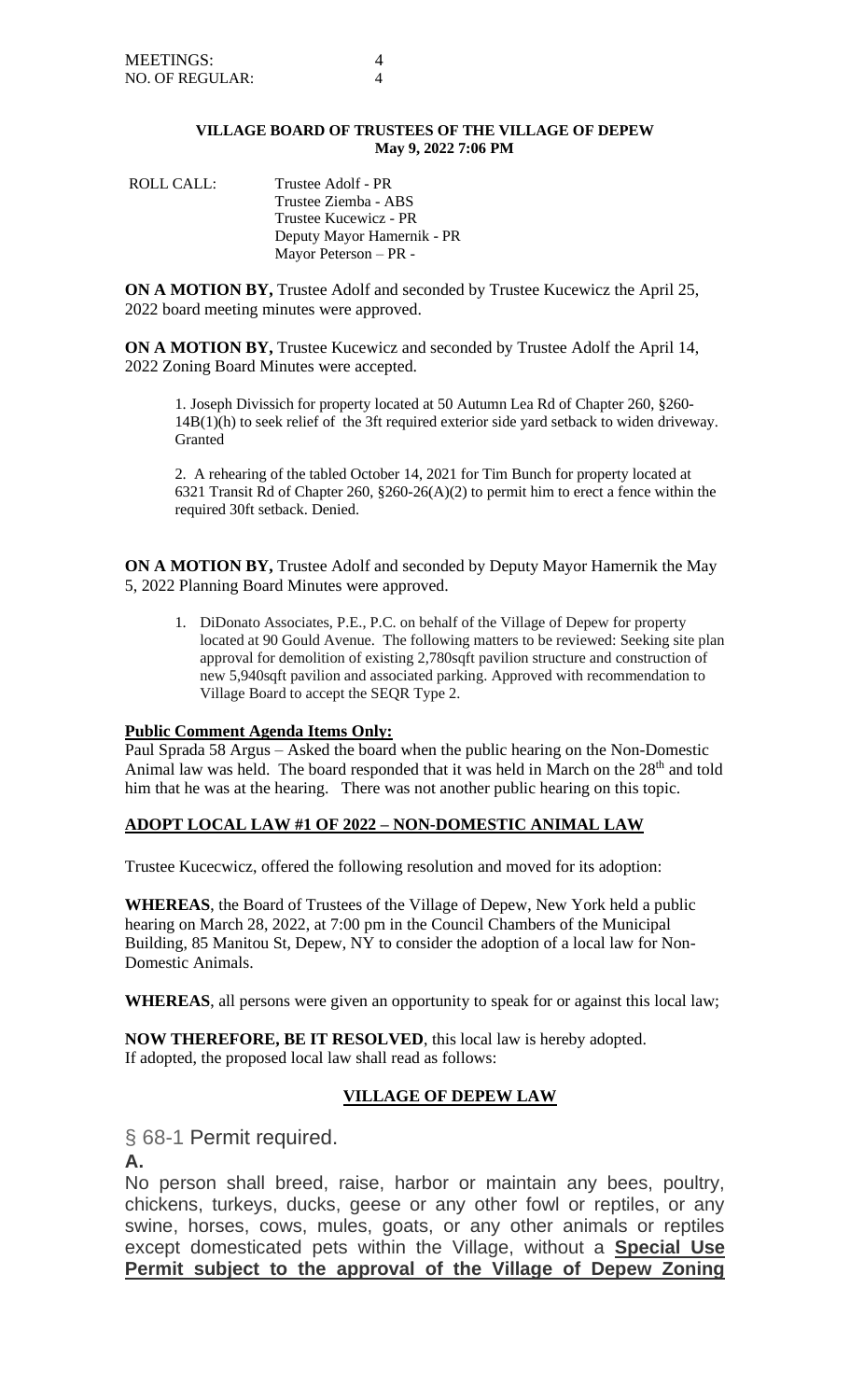**Board of Appeals in compliance with the following minimum regulations:** permit subject to the approval of the Village Board.

- **1. No person shall keep, maintain, house or possess more than six (6) chickens or ducks or any combination thereof on any premises. Breeding of chickens on-site shall not be allowed;**
- **2. All pens, coops or houses maintained for the keeping of chickens or ducks in all zoning districts shall comply with the setback and side yard requirements set forth at § 260- 14 pertaining to the keeping of household pets. However, in every case chicken coops shall be located at least 15 feet from any property line.**
- **3. The pens, coops or houses in which such chickens or ducks are kept must be cleaned once each day and maintained in a sanitary condition, free of refuse, debris and any other dirt or excess food, so as not to endanger the public health and safety.**
- **4. Chicken or duck refuse and feed must be stored in metal containers and securely covered with metal covers.**
- **5. There shall be no less than two (2) square feet of floor space per chicken or duck in any pen, coop or house in which such chickens or ducks are kept. The pen, coop or house shall be large enough to provide adequate access for cleaning and egg collecting.**
- **6. Pens, coops or houses shall be suitably screened from the view of surrounding residences and surrounding streets by a fence or by shrubs, unless said pen, coop or house is located in such a manner as not to be visible from the surrounding residences and streets.**
- **7. Chickens and ducks shall be confined at all times to the property on which they are kept, possessed or maintained.**
- **8. Any chickens or ducks maintained, housed or possessed and all eggs produced from said chickens or ducks shall be for the sole use and consumption of the homeowner or tenant in possession and shall not be offered for resale.**
- **9. In no instance will roosters, geese or any other fowl or any swine, horses, cows, mules, goats, bees or any other animals or reptiles except domesticated pets be permitted within the Village, without a permit subject to the recommendation of a Special Use Permit from the Village of Depew Zoning Board of Appeals and final approval from the Village of Depew Board of Trustees**
- **10. The applicant shall provide proof that he or she has notified, in person or in writing, all property owners within 100 feet of the applicant's property that the applicant has**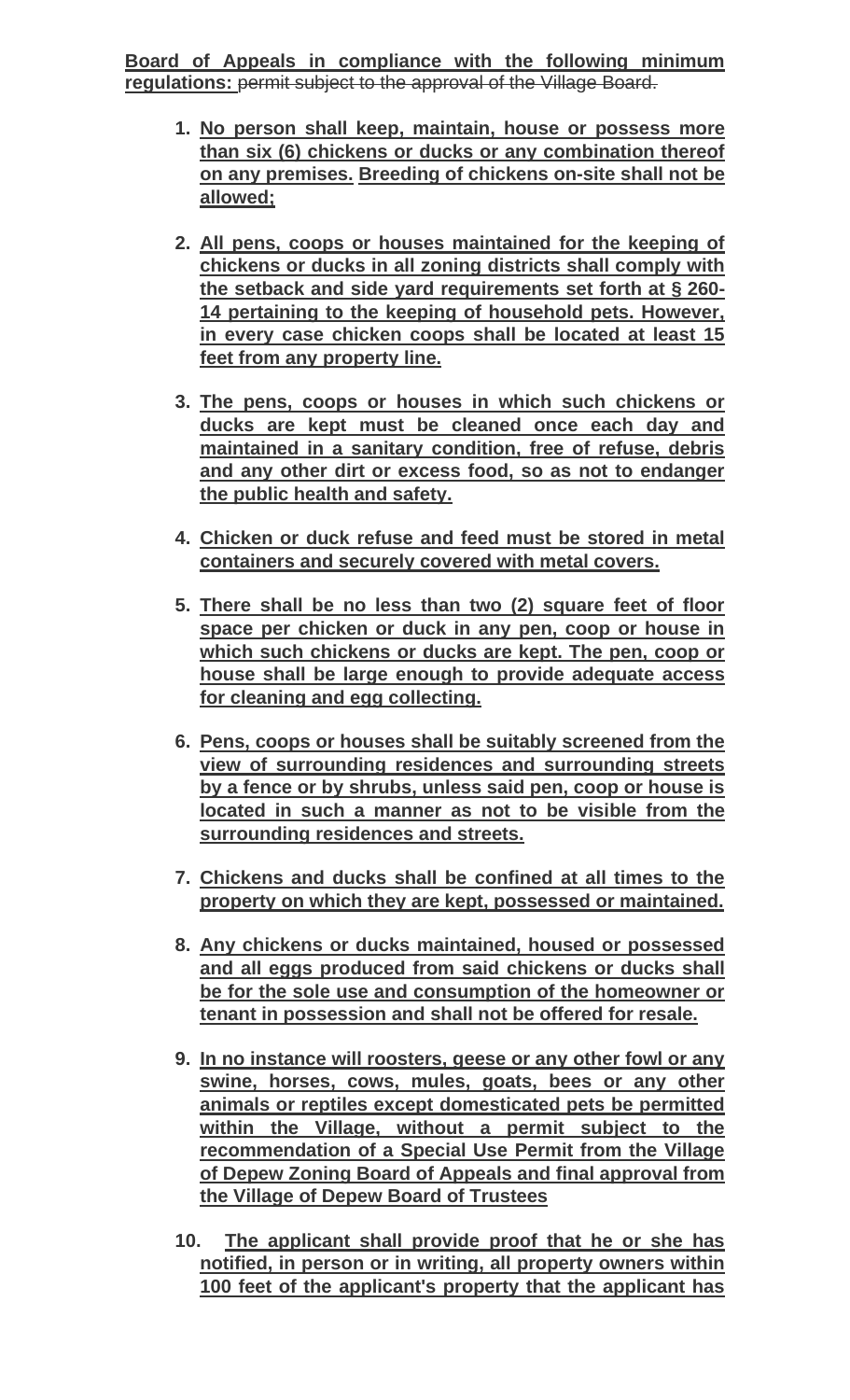**applied for a special use permit to maintain a chicken coop and informing such property owners of the date and time of the public hearing on the application.** 

- **11. The Special Use Permit shall be limited to the applicant and shall not be transferable;**
- **12. The raising of the chickens shall be subject to all applicable sanitary, noise and property maintenance regulations, ordinances and laws. Chicken waste shall not be composted or mulched on-site. Chicken waste shall be stored in appropriate containers that do not create any nuisance**;
- **13. The Special Use Permit shall be valid for a maximum of two years. The ZBA may grant approval of the Special Use Permit for a period less than two years. Additional consecutive or non-consecutive Special Use Permits may granted by the ZBA upon the filing of each new application.**
- **14. The costs and application fees will be set by the Village of**

**Depew Fee schedule.** 

- **15. The ZBA may require screening of the chicken coop or chicken run as deemed appropriate.**
- **16. The ZBA shall solicit input from all property owners within 100 feet of the applicant's property and shall evaluate any complaints that have been received relative to the raising of chickens on the property.**
- **17. Prior to the ZBA hearing for the temporary Special Use Permit, the Code Enforcement Officer shall conduct an inspection of the premises associated with application for the Special Use Permit. The inspection shall note any property maintenance issues and shall include an inspection of the proposed chicken coop (if it exists). The Code Enforcement Officer will provide a report of their findings to the ZBA.**

**[B.](https://ecode360.com/12816212#12816212)** "Domesticated pets" are hereby defined to mean any animals, birds, reptiles or fish customarily kept in the home or place of residence which are not vicious, dangerous, or otherwise obnoxious, objectionable or offensive.

# **C. Pre-Existing**

**1. Chickens and Ducks. Any chicken coop and/or run existing prior to the effective date of this local law shall be considered pre-existing (or "Grandfathered") and permitted to remain in place with the 1/2 acre minimum lot size requirement set forth in Section 4(D)(3) waived for a period of 2 ("TWO") years, provided the following conditions are satisfied:**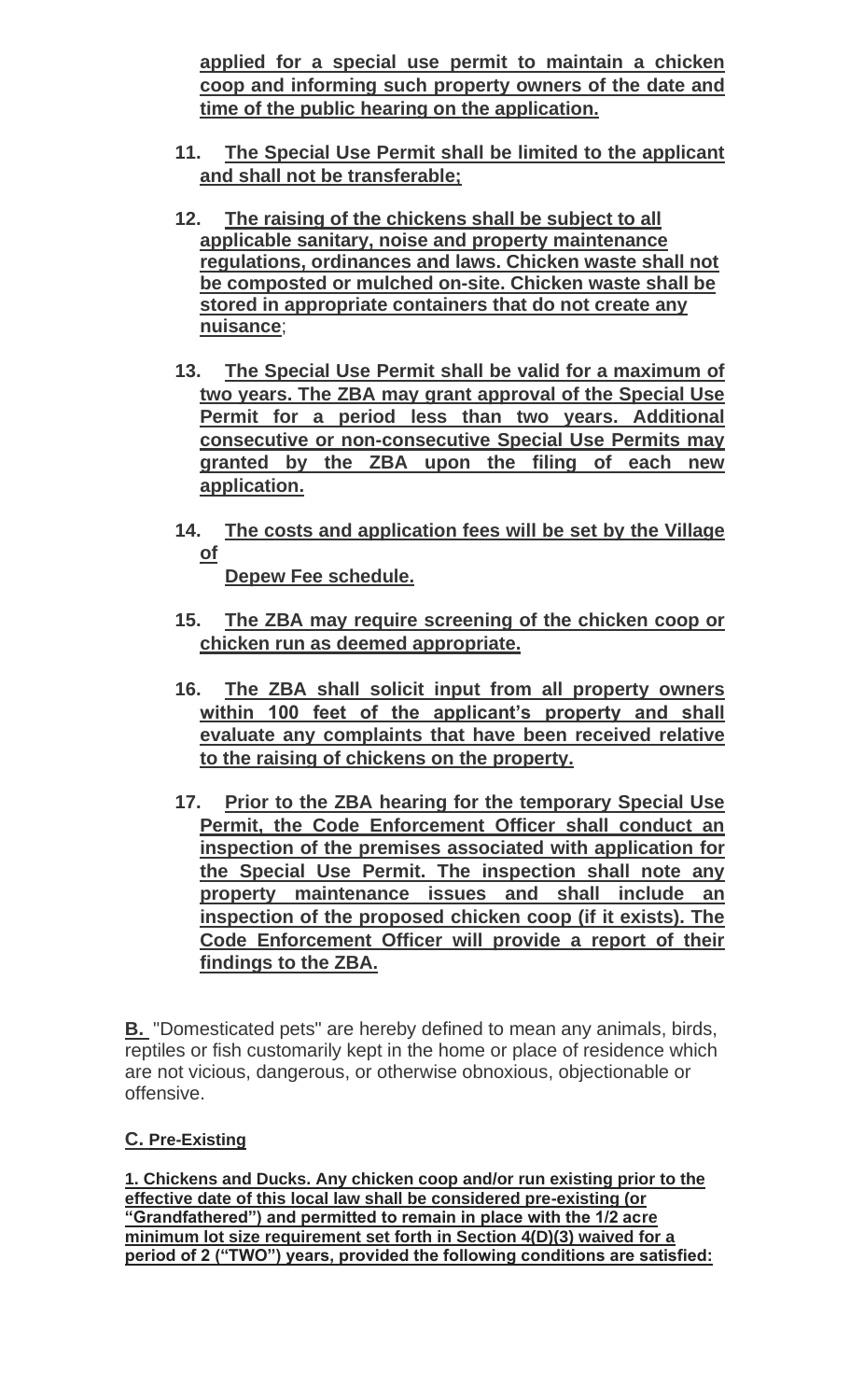- **A. No person shall keep, maintain, house or possess more than six (6) chickens or ducks or any combination thereof on any premises. Breeding of chickens on-site shall not be allowed;**
- **B. All pens, coops or houses maintained for the keeping of chickens or ducks in all zoning districts shall comply with the setback and side yard requirements set forth at § 260- 14 pertaining to the keeping of household pets. However, in every case chicken coops shall be located at least 15 feet from any property line. Any pre-existing coup which is non-compliant with the zoning requirements must be brought into compliance within six months of the enactment of this local law;**
- **C. The pens, coops or houses in which such chickens or ducks are kept must be cleaned once each day and maintained in a sanitary condition, free of refuse, debris and any other dirt or excess food, so as not to endanger the public health and safety;**
- **D. Chicken or duck refuse and feed must be stored in metal containers and securely covered with metal covers;**
- **E. There shall be no less than two (2) square feet of floor space per chicken or duck in any pen, coop or house in which such chickens or ducks are kept. The pen, coop or house shall be large enough to provide adequate access for cleaning and egg collecting;**
- **F. Pens, coops or houses shall be suitably screened from the view of surrounding residences and surrounding streets by a fence or by shrubs, unless said pen, coop or house is located in such a manner as not to be visible from the surrounding residences and streets;**
- **G. Chickens and ducks shall be confined at all times to the property on which they are kept, possessed or maintained;**
- **H. Any chickens or ducks maintained, housed or possessed and all eggs produced from said chickens or ducks shall be for the sole use and consumption of the homeowner or tenant in possession and shall not be offered for resale;**
- **I. In the event there is a dispute as to whether or not an applicant has been "Grandfathered," the applicant must present clear and convincing evidence to the Zoning Board of Appeals or Village of Depew Justice Court that the applicant possessed the animals (1) prior to the date of the enactment of this local law; and (2) received permission to possess the animals as required by the prior version of the local law;**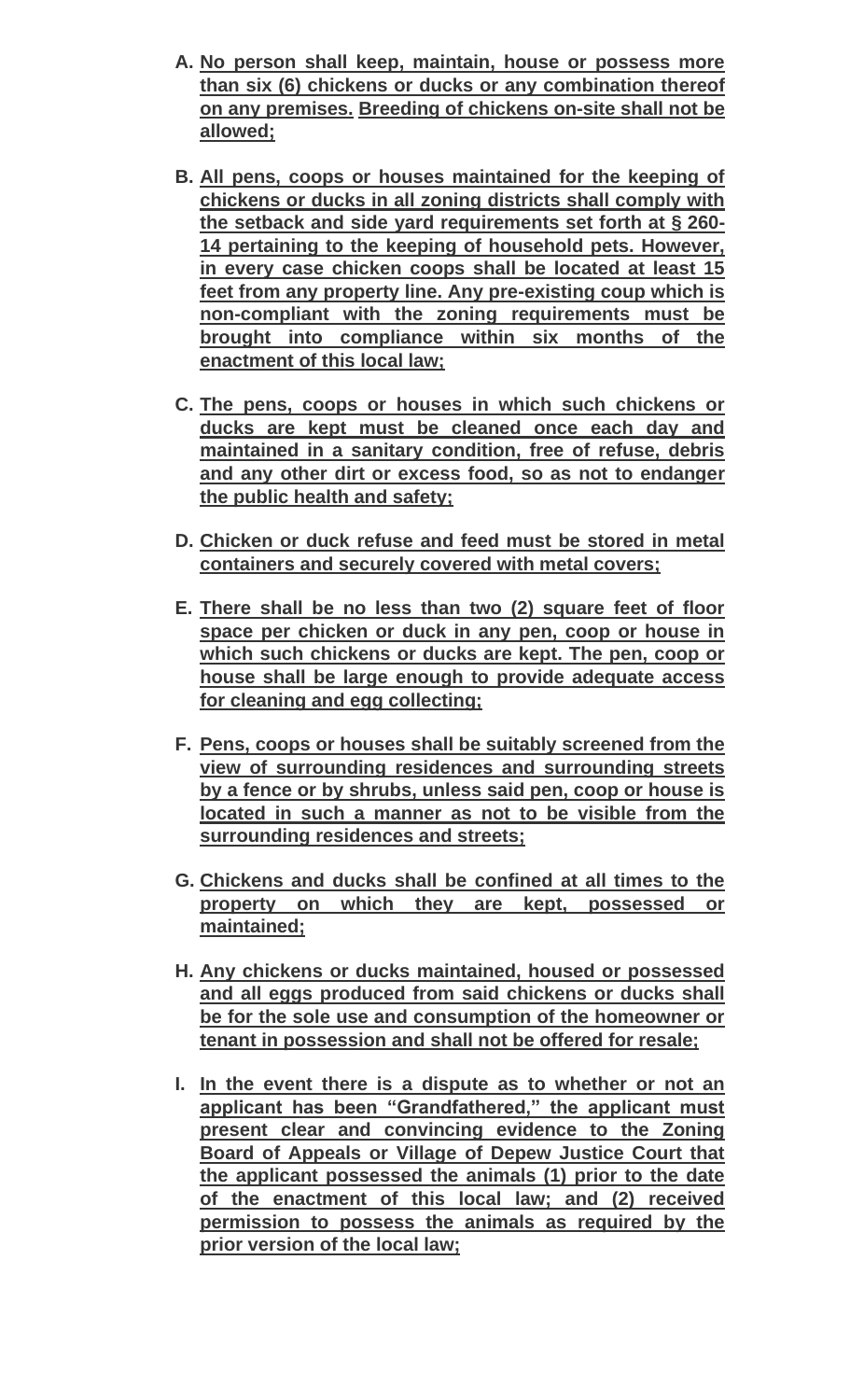**J. Upon expiration of the 2 ("TWO") year pre-existing duration the applicant will be required to apply for renewal of the special use permit pursuant to subdivision** 

**2. Other Non-Domestic Animals. Any bees, poultry, chickens, turkeys, ducks, geese or any other fowl or reptiles, or any swine, horses, cows, mules, goats, or any other animals or reptiles permitted by the Village of Depew prior to the effective date of this local law shall be grandfathered and permitted to remain as a pre-existing non-conforming use for a period of 2 ("TWO") years provided the following conditions are satisfied:**

- **A. All pens, coops or houses maintained for the keeping of bees, poultry, chickens, turkeys, ducks, geese or any other fowl or reptiles, or any swine, horses, cows, mules, goats, or any other animals in all zoning districts shall comply with the setback and side yard requirements set forth at § 260-14 pertaining to the keeping of household pets. However, in every case all pens, coops or houses shall be located at least 15 feet from any property line. Any pre-existing coup which is non-compliant with the zoning requirements must be brought into compliance within six months of the enactment of this local law.**
- **B. The pens, coops or houses in which bees, poultry, chickens, turkeys, ducks, geese or any other fowl or reptiles, or any swine, horses, cows, mules, goats, or any other animals or reptiles are kept must be cleaned once each day and maintained in a sanitary condition, free of refuse, debris and any other dirt or excess food, so as not to endanger the public health and safety.**
- **C. Bees, poultry, chickens, turkeys, ducks, geese or any other fowl or reptiles, or any swine, horses, cows, mules, goats, or any other animals or reptiles' refuse and feed must be stored in metal containers and securely covered with metal covers.**
- **D. Pens, coops or houses shall be suitably screened from the view of surrounding residences and surrounding streets by a fence or by shrubs, unless said pen, coop or house is located in such a manner as not to be visible from the surrounding residences and streets.**
- **E. Bees, poultry, chickens, turkeys, ducks, geese or any other fowl or reptiles, or any swine, horses, cows, mules, goats, or any other animals or reptiles shall be confined at all times to the property on which they are kept, possessed or maintained.**
- **F. Any bees, poultry, chickens, turkeys, ducks, geese or any other fowl or reptiles, or any swine, horses, cows, mules, goats, or any other animals or reptiles maintained, housed or possessed and all eggs, honey, milk, or other product produced from said chickens or ducks shall be for the sole**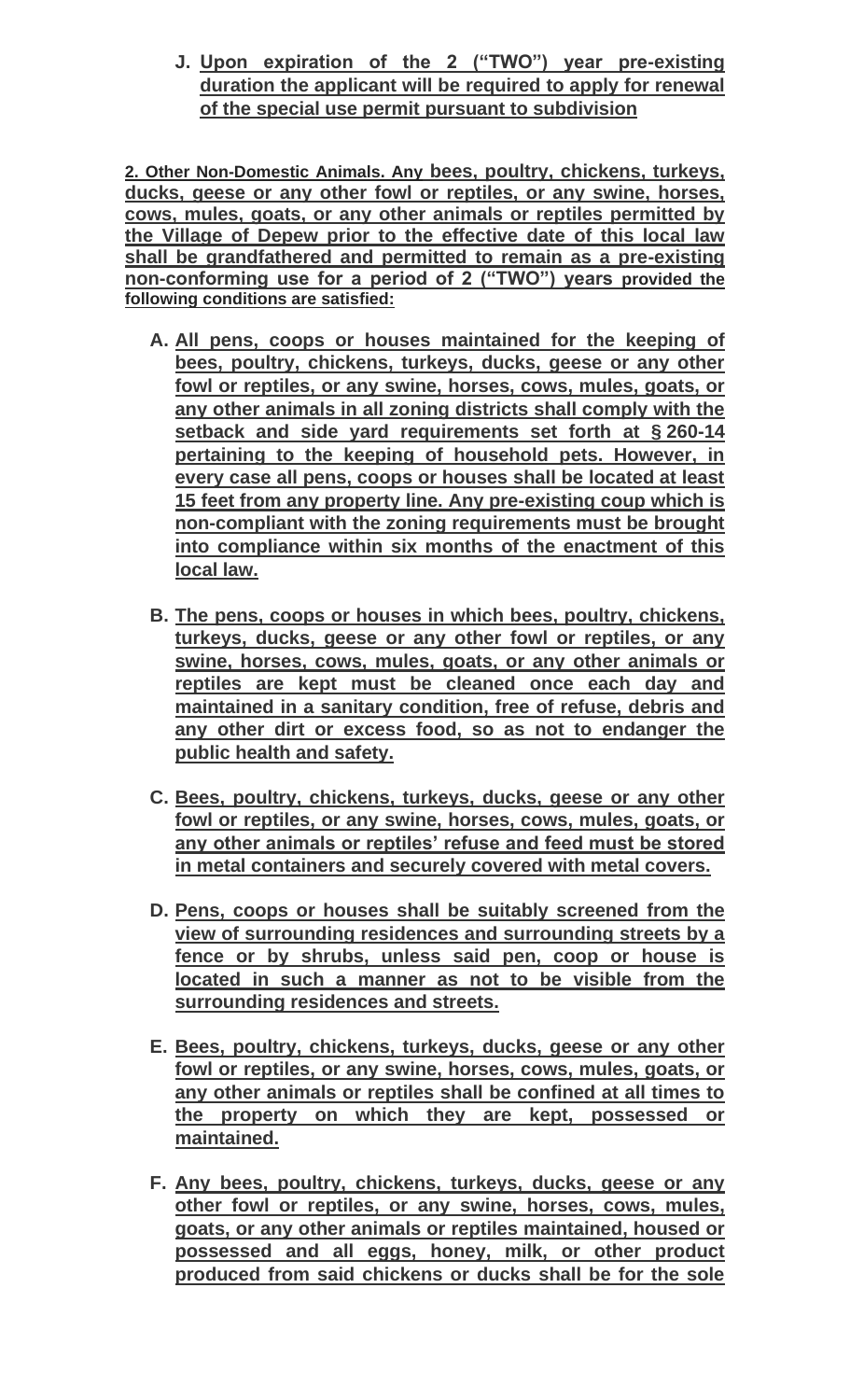**use and consumption of the homeowner or tenant in possession and shall not be offered for resale.**

- **G. In the event there is a dispute as to whether or not an applicant has been "Grandfathered," the applicant must present clear and convincing evidence to the Zoning Board of Appeals or Village of Depew Justice Court that the applicant possessed the animals (1) prior to the date of the enactment of this local law; and (2) received permission to possess the animals as required by the prior version of the local law.**
- **H. Upon expiration of the 2 ("TWO") year grandfathering duration the applicant will be required to apply for renewal of the special use permit pursuant to subdivision**

# **D. INSPECTION AND REVOCATION**

**1. An inspection by the Code Enforcement Officer finds that the coop and/or run conforms with, or can be brought into conformance with the requirements of this local law within forty-five (45) days of inspection. If the coop and/or run remains noncompliant for more than forty-five (45) days the special use permit will be temporarily suspended pending hearing before the ZBA on final determination of whether or not the special use permit should be permanently revoked. The final hearing must be requested to the Village of Depew, Code Enforcement Officer, in writing, within seven (7) days of the temporary suspension and must occur within thirty (30) days of the date of request for hearing.**

**2. Any person aggrieved by the issuance, denial or revocation of a permit granted hereunder may appeal such determination or action by the Code Enforcement Officer to the Zoning Board of Appeals as provided for and governed by New York Village Law §§ 7-712-a and 7-712-b(1). In deciding such appeal, the Board of Appeals shall consider the requirements and intent of this subsection and shall set forth the basis for its determination in writing. Any person aggrieved by the decision of the Board of Appeals may seek judicial review of such determination as provided for and governed by New York Village Law § 7-712-c; and**

**3. Any applicant who has previously had an animal special use permit revoked will be banned from applying for a subsequent animal special use permit for a period of five (5) years for the associated address.**

# **D. FINES.**

**(1) Any person, firm or corporation violating any provision of this article shall be guilty of an offense punishable by a fine not to exceed \$250 for each week that said article is violated or imprisonment for a period not to exceed 15 days, or both in violation of said article.**

**(2) Any person, firm or corporation taking part in or assisting in any violation of this article shall also be subject to the penalties herein provided.**

The following resolution was seconded by Deputy Mayor Hamernik, and duly put to a roll call vote which resulted in the following

Trustee Adolf - Y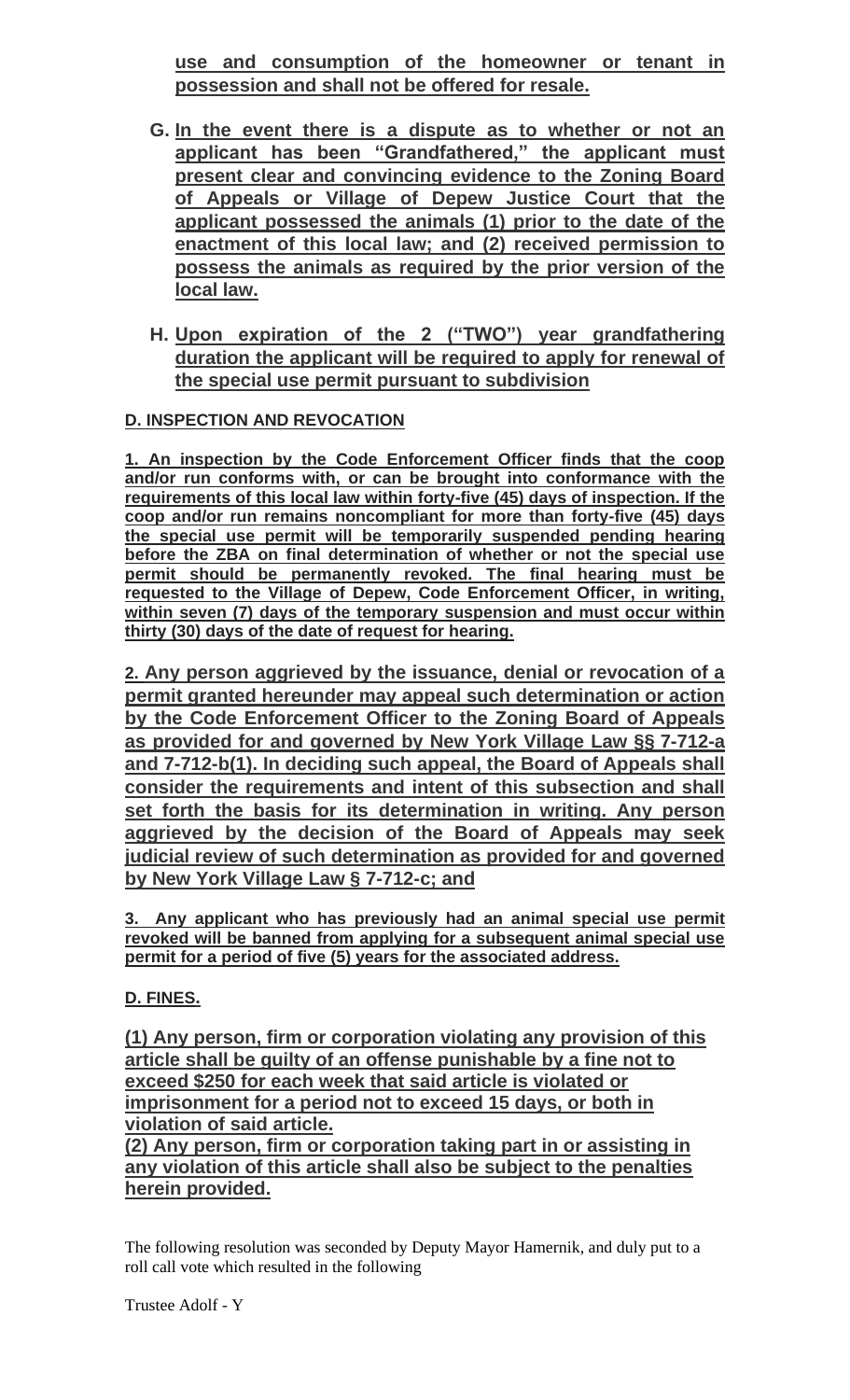Trustee Ziemba - ABS Trustee Kucewicz -Y Deputy Mayor Hamernik -Y Mayor Peterson -Y

#### **AUTHORIZE MAYOR TO SIGN SUCCESSOR AGREEMENT – BLUE COLLAR**

Deputy Mayor Hamernik, offered the following resolution and moved for its adoption:

**BE IT RESOLVED,** Mayor Kevin Peterson is authorized to sign a successor agreement between the Village of Depew and CSEA Local 1000, AFSCME, AFL-CIO, Erie County Local 815, Village of Depew Unit #6717-00 for the period of June 1, 2022 to May 31, 2026 and authorizes the Mayor to execute the same.

The foregoing resolution was seconded by Trustee Adolf and duly put to a roll call vote which resulted in the following:

Trustee Adolf - Y Trustee Ziemba - ABS Trustee Kucewicz - Y Deputy Mayor Hamernik - Y Mayor Peterson - Y

#### **APPOINT PT SUMMER RECREATION PROGRAM**

Pursuant to Section 4-400 of Village Law, I Mayor Kevin Peterson do hereby appoint the following to the summer recreation program

Cashier: J. Rosa-Mutighani, Depew D. Woods, Lancaster M. Dellaneve, Depew B. Kurtowicz, Depew

Lifeguard: M. Clemens, Elma L. Pyc, Depew A. Koedel, Depew M. Steffens, Lancaster T. Steffens, Lancaster T. Kaus, Depew M. Huber, Lancaster K. Kwiatkowski, Lancaster M. Massaro, Lancaster H. Leach, Cheektowaga B. Paul, Depew L. Marlowe, Lancaster

Summer Help:

N. Ziemba, Cheektowaga

E. Bak, Lancaster

The forgoing nomination was acted upon in the following manner by the Board of Trustees:

Trustee Adolf –Y Trustee Ziemba -ABS Trustee Kucewicz - Y Deputy Mayor Hamernik - Y Mayor Peterson - Y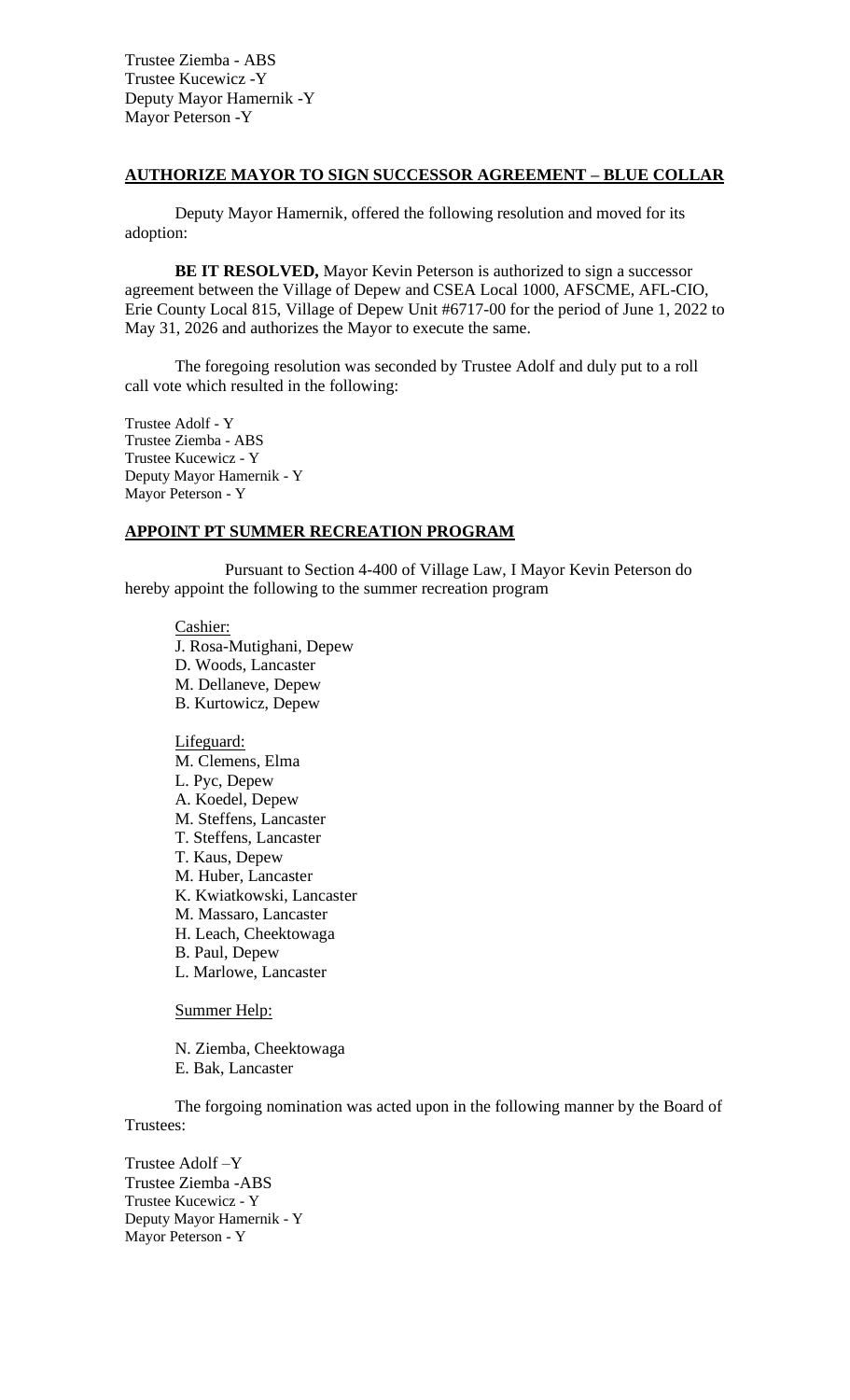#### **SEQR- NEGATIVE DECLARATION -90 GOULD AVENUE**

Trustee Adolf, offered the following resolution and moved for its adoption: WHEREAS, The Depew Village Board has considered the Environmental Record prepared for this action, including any comments received from the public and Interested Agencies, and the proposed Negative Declaration.

WHEREAS, the Village of Depew Village Board, as lead agency, has reviewed the minutes of the Planning Board meeting held on May 5, 2022, in which the Planning Board recommended to the Village Board, as lead agency, that the proposed action involving the demolition of existing 2,780sqft pavilion structure and construction of new 5,940sqft pavilion and associated parking at the above referenced property is consistent with an unlisted SEQR action and furthermore, that the proposed action will not have a significant adverse impact on the environment and that a negative declaration should be issued; and

 WHEREAS, the Village Board, as lead agency, has applied the criteria listed in 6 NYCRR 617.4(b) to this action and considering all the relevant documentation and information submitted, determines that this action will not have a significant adverse impact on the environment; and

 WHEREAS, the Village Board of the Village of Depew, as lead agency, concurs with the recommendation of the Planning Board;

 NOW, THEREFORE, BE IT RESOLVED, that the Village Board of the Village of Depew, as lead agency, for the SEQRA review of the proposed action hereby issues a negative declaration in connection with this unlisted activity; and

 BE IT FURTHER RESOLVED, that the Mayor is authorized to execute any necessary documents relating to an issuance of a negative declaration.

The foregoing resolution was seconded by Deputy Mayor Hamernik and duly put to a roll call vote which resulted in the following:

Trustee Adolf – Y Trustee Ziemba- ABS Trustee Kucewicz - Y Deputy Mayor Hamernik - Y Mayor Peterson - Y

#### **PERMISSION CHICKEN BBQ**

Deputy Mayor Hamernik offered the following resolution and moved for its adoption:

**BE IT RESOLVED,** permission is hereby granted to Depew West End Hose Co. #6 to utilize the West End Fire Hall, 2325 George Urban Blvd, Depew, NY on Sunday May 21, 2022 for their company's Chicken BBQ from 11:00 AM until 5 PM.

The forgoing resolution was seconded by Trustee Kucewicz and **CARRIED.**

## **PERMISSION TO HOLD MEMORIAL DAY PARADE**

Trustee Kucewicz, offered the following resolution and moved for its adoption:

**BE IT RESOLVED,** permission is hereby granted to the Depew Joint Veterans Committee to hold their annual Memorial Day Parade and Services on Monday, May 30, 2022 beginning at 10:30 AM. The Police Department who will provide necessary traffic enforcement has approved the parade route. The Electrical Department will set up the speaker system. The South Side Fire Hall will be used for refreshments.

The forgoing resolution was seconded by Trustee Adolf and **CARRIED.**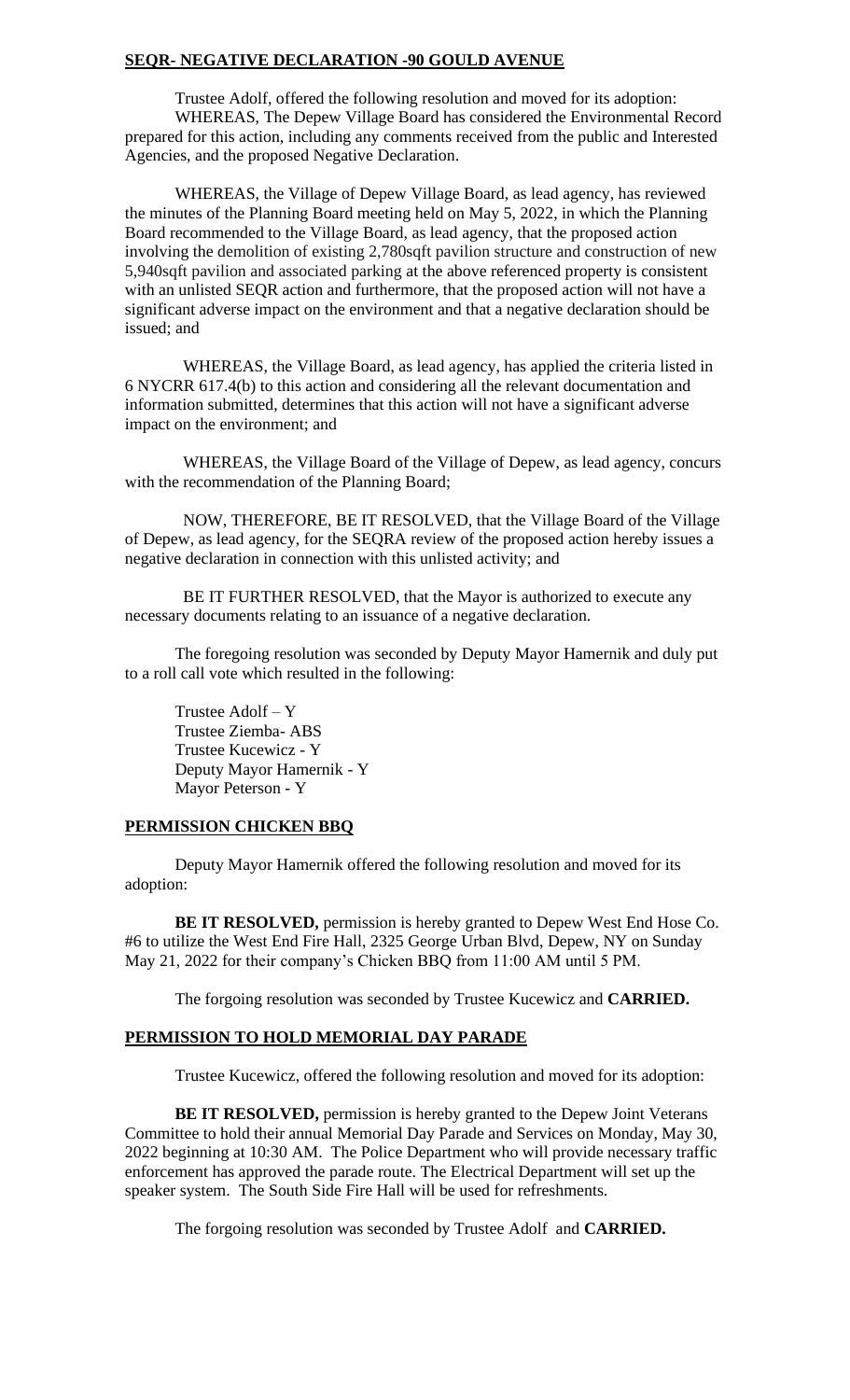#### **PERMISSION TRAINING**

Trustee Adolf, offered the following resolution and moved for its adoption:

**BE IT RESOLVED,** permission is hereby granted to Police Officer Alex Wojciechowicz to attend the Drug Recognition Expert (DRE) Certification Training Phase 2 from May 15 to May 22 in Philadelphia, PA. Use of a village vehicle is authorized.

The foregoing resolution was seconded by Deputy Mayor Hamernik and **CARRIED.**

# **EMPLOYMENT APPLICATIONS** – DPW Christopher Kobis, Ryan Len, Tyler Ardnt REC Haley Leach, Liam Marlowe, Samantha Garry, Ethan Bak

## **DEPARTMENT HEAD REPORTS –**

## **PUBLIC COMMENTS OR CONCERNS –**

Lia Brinkworth: Assembly member Monica Wallace has a busy week in Albany representing her district and advocating for state resources.

AM Wallace seedling. It's alive and healthy.

AM Wallace has the following committee meetings this week: governmental operations, local governments, science and technology, judiciary, and transportation. This past Friday, AM Wallace awarded several WOD nominees at her district office. The Women of Distinction award winners include:

Jamie Acoff, an outreach coordinator at the Cheektowaga Senior Center in the Public Service field.

Adele Battaglia, a lead pharmacist at Sisters of Charity Hospital, St. Joseph Campus, in the Medical field.

Senior Master Sergeant Jennifer Blamowski, a 20-year veteran of the U.S. Air Force, in the Military field.

Village of Depew Trustee Audrey Hamernik, a volunteer with Depew Community Action Team and numerous other organizations, in the Volunteer field.

Talisa King, a Youth Services Planning Coordinator at the Erie County Youth Bureau, in the Civic Engagement field.

Brittany Leighbody, co-owner of The 716 Dance Studio, in the Business field.

Kate Lockhart, of the Western New York Law Center, in the Non-profit field.

Anne Reed, a pre-school teacher at The Cantalician Center, in the Education field.

Pastor Deborah Turley, of the Lord of Life Lutheran Church in Depew, in the Humanitarian field.

In addition, this past weekend AM Wallace attended I Love My Park Day at Reinstein Woods, The Bengal Celebrations of 150 years at Buffalo State College, and the Depew Lancaster Boys and Girls Club Fundraiser.

I attend the Depew Fire Department Installation dinner on behalf of AM Wallace Other legislative updates:

Assembly member Monica Wallace's two hospice bills: A8880-A establishes a statewide advanced care planning campaign to promote public awareness of hospice and palliative care services – has been reported and referred to rules AND A8881-A established the office of hospice and palliative care access and quality has been reported and referred to ways and means today.

As always if you need any assistance on the state level. Please contact our office.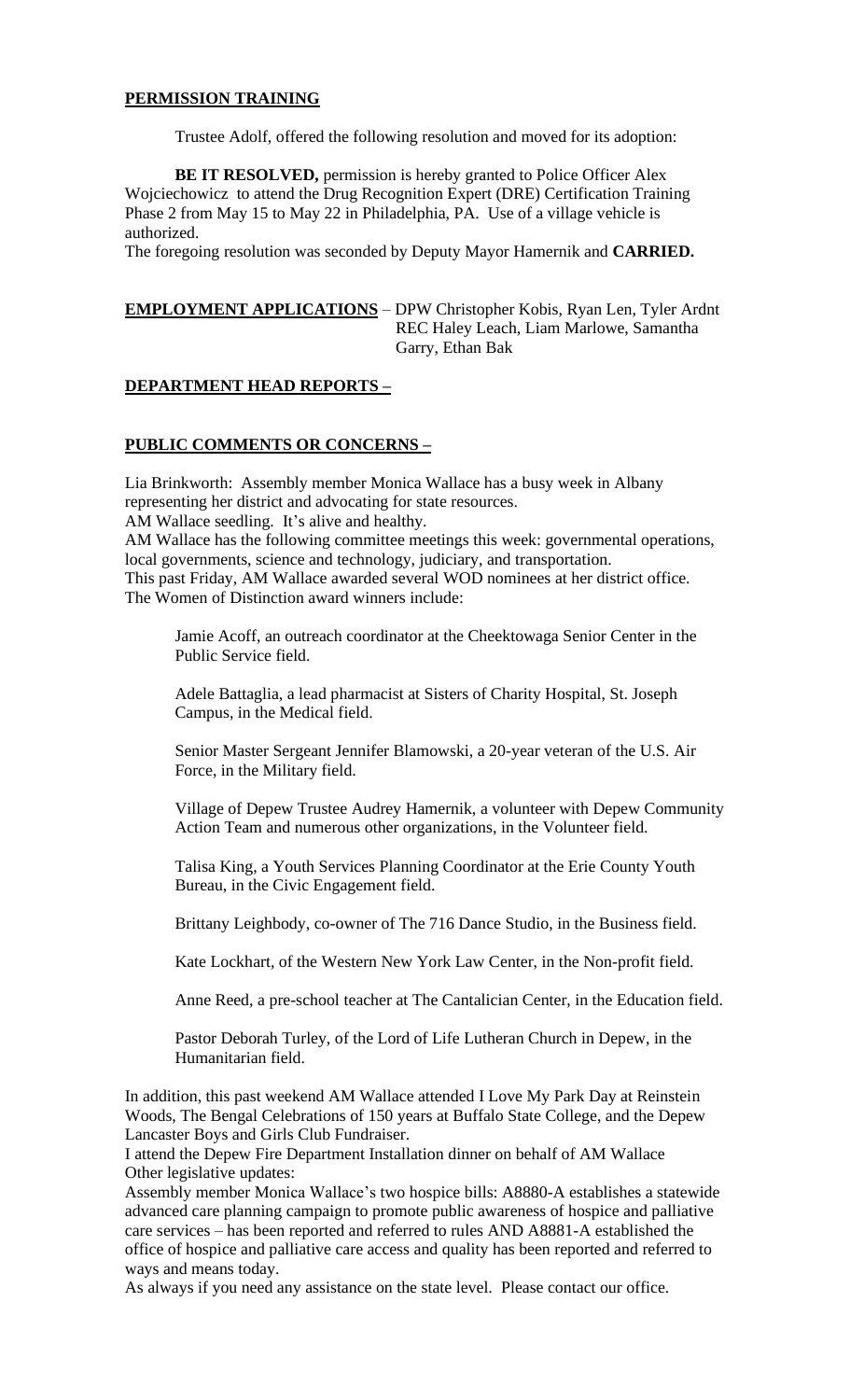Bob Brandon told the board that Senator Kennedy held a press conference to explain the infrastructure project on the Humboldt Parkway. They are trying to right a wrong from many years ago.

He also said that the Senator speaks at local schools to educate the students on government business to try and get them interested in this area. Mayor Peterson discussed the funds that are being spent on things such as Humboldt Parkway have not upset residents as much as the discussions on the proposed new Bills Stadium. He and Trustee Adolf we are NYCOM last week and that was the over-all result of asking them their opinion.

Captain Curr thanked the Board for the training motion that was approved tonight. Report on file for the month of April.

Chief Gauthier thanked the board for allowing him to serve as the new Chief and also to all the fire department officers that voted for him. Report on file for April

Kevin Ferguson relayed all of the activities going on at Fireman's Park which are now underway. Little League baseball, Pony Tail softball. Fire Department softball league, kickball, floor hockey, horseshoes, volleyball, basketball. He has a tentative agreement with an area swimming team to have access to the pool for their use. They will in turn supply life guards for swimming lessons. He will advise the board on the final outcome.

Ken Pyc informed the board that his department has planted some trees in the Village and is ordering more in July. If anyone is interested in receiving one, please contact the DPW. All of the equipment is in and they are now waiting on the soft surface. The concrete will be laid prior to it arriving.

CEO Don told the board that construction season is getting quite busy. Contractors are turning in plans and beginning to work. He also reminded everyone to Call before you dig. Keep your lawn neatly mowed and trimmed to avoid the DPW having to cut them.

Attorney Alba said that for some reason there have been a lot of FOIL requests lately. He will be working with the Building Department to script a new Zombie Home Law. There is also a tax on a property that has to be looked at further as they are going down in assessment. Shouldn't be a large amount of money.

Deputy Mayor Hamernik told everyone that this Saturday is Food Truck at 9am. The food panty will be open from 11-1pm on Saturday and they are looking for volunteers to help pick up donations from homes that could not drop off the items they collected. Watch for the new transformation in the front of Village Hall. The work to make it beautiful will begin on the  $27<sup>th</sup>$  and it's very exciting!!!

Trustee Kucewicz congratulated Audrey on her award and thanked Gina and Trustee Adolf for their hard work on Arbor Day that made it successful.

Trustee Adolf congratulated newly elected Chief Gauthier and thanked him for his invitation to the installation dinner. Regarding Arbor Day, we did have residents attend who were given trees to plant and that it was a very nice time. Assembly Member Wallace attended as well!!

Dave Burkhart 5 Autumn Lea asked the board about the long shed in Fireman's Park and Mayor Peterson told him it is beginning to be stripped so it can be demolished. He asked how the board will do so, by bidding the work out? Mayor Peterson said that Didonato will be in charge of that. He did not understand why the board had to go to the Planning Board and file the SEQR when they knew you wanted to do it!! Attorney Alba explained that it is the law, and the laws must be followed even if the municipality is making the request. Dave just didn't understand why. There are water lines, sewer lines, electric issues and gas lines that have to be noted as not to disturb them. GHD had to do some background on this. Mayor Peterson added that it was important enough to take to the Planning Board and that he had to ZOOM in to "attend" the meeting virtually. He then asked Sam to read the new local law that was just adopted. Sam gave him a copy of the law to read himself. The new law creates a mechanism to control what types of animals will be allowed in the Village as pets.

Paul Sprada wanted to discuss the funding behind the work on Transit Road and the Kensington. Why wasn't some of that money given to Depew to take care of our